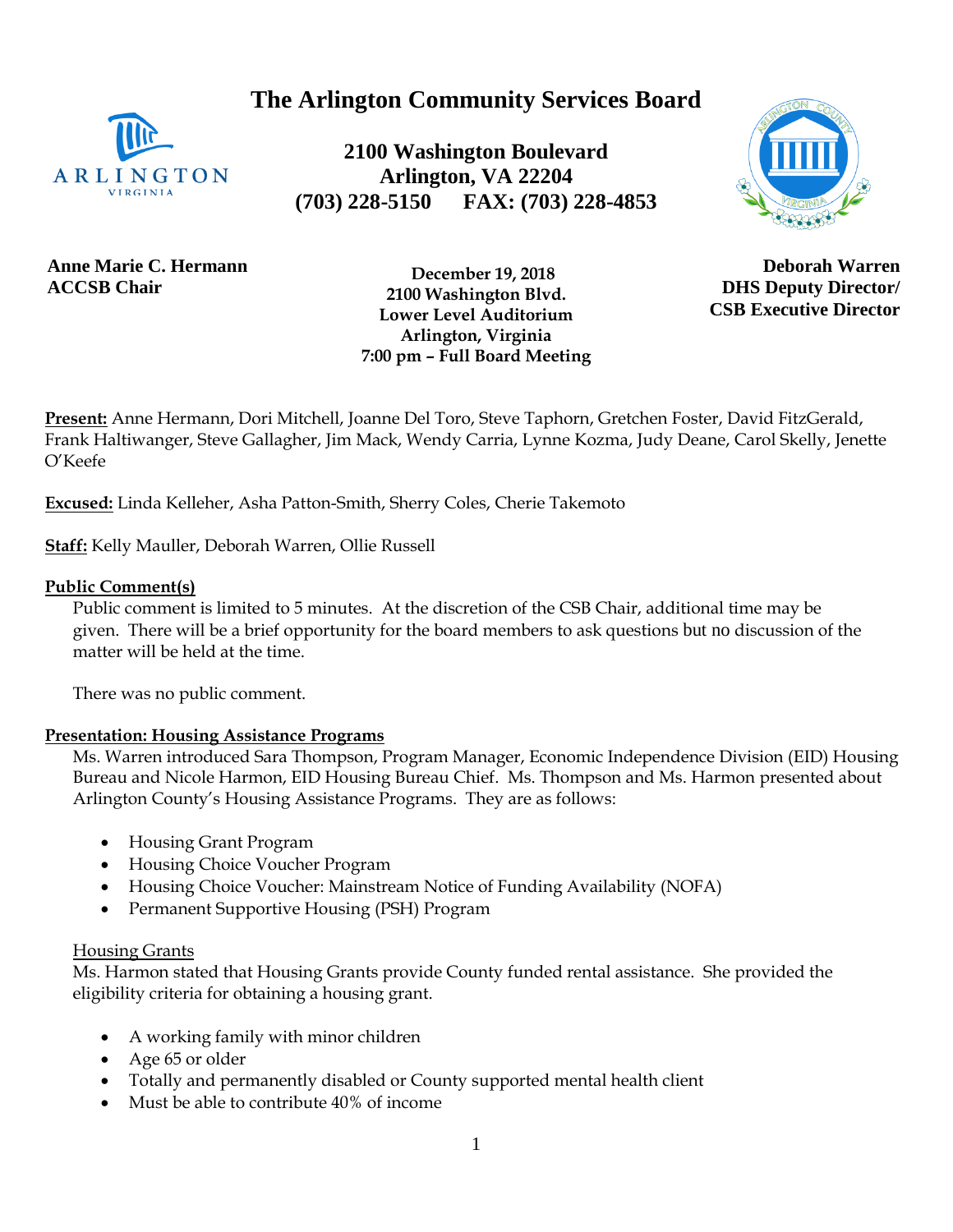- Maximum income and asset levels apply
- Applicant must already have a lease in their name

Ms. Harmon provided statistics for FY18. They are as follows:

- The total number of households served per month was 1,234
- The total number of new applications processed was 1,227
- 399, or 32%, of housing voucher recipients age 65 and older received a housing grant
- 531, or 43%, of housing voucher recipients with a disability received a housing grant
- 304, or 24%, of working families received a housing grant
- Individuals age 65 and older received an average annual income of \$14,926
- Individuals with a disability received an average annual income of \$14,766
- Working families received an average annual income of \$28,085

# Housing Choice Voucher Program

Ms. Harmon stated that the Housing Choice Voucher Program is a federally funded rental assistance program. She provided the eligibility criteria for obtaining a housing choice voucher.

- Income is below 50% of the average median income
- Must be able to contribute 30% of income
- Prioritization is given to:
	- o County residents
	- o Disabled individuals qualifying for PSH
	- o Victims of domestic violence
	- o Special needs
- Ms. Harmon provided statistics for FY18. They are as follows:
- 1,504 families received a housing choice voucher in FY18
- The overall lease-up rate was 95%
- 490, or 33%, housing voucher recipients age 62 and older received a housing choice voucher
- 307, or 20%, housing voucher recipients with a disability received a housing choice voucher
- 707, or 47%, of non-elderly disabled housing voucher recipients received a housing choice voucher

Ms. Harmon stated that, on average, 69% of those eligible will stay in the housing choice voucher program for five or more years.

# Housing Choice Voucher: Mainstream Notice of Funding Availability (NOFA)

Ms. Harmon stated that the Department of Housing and Urban Development (HUD) partnered with the U.S. Department of Health and Human Services, representatives from the Center for Medicaid/Medicare Services, The Children's Health Insurance Program (CHIP), Administration for Community Living and the Assistant Secretary for Planning and Evaluation. Arlington County applied and was awarded over \$400,000 in grant funding for Mainstream Vouchers; or 40 new vouchers.

She added that NOFA:

- Helps further the goals of the Americans with Disabilities Act (ADA) by helping individuals with disabilities live in the most integrated setting
- Encourages partnerships with health and human service agencies with a demonstrated capacity to coordinate voluntary services and supports to enable individuals to live independently in the community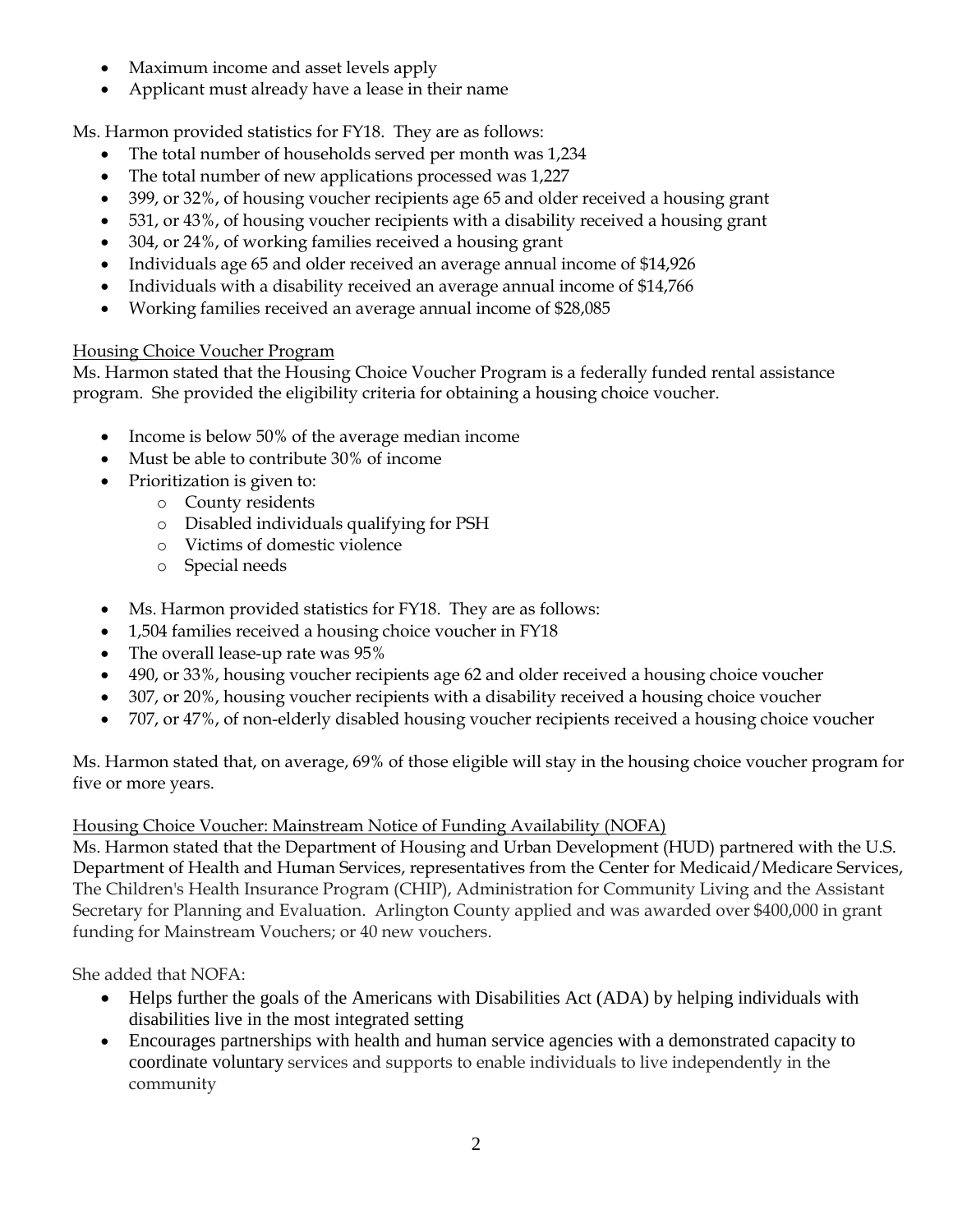- Incentivizes Public Housing Authorities (PHA) to assist non-elderly individuals with disabilities who are:
	- o Transitioning out of an institutional or other segregated setting
	- o At serious risk of institutionalization
	- o Homeless or at risk of becoming homeless

Ms. Harmon stated that an eligible household is composed of one or more non-elderly individuals with disabilities, and may include additional household members who are not non-elderly individuals with disabilities. She added that a household where the sole member is an emancipated minor is not an eligible household.

Permanent Supportive Housing (PSH) Program

Ms. Thompson presented background information about PSH:

- PSH is a program for individuals with disabilities who need housing supports in order to obtain and keep housing
- The tenant pays 30% of their income towards rent
- Support services/case management is provided by County staff
- PSH staff identify units for participants
- PSH staff can provide additional housing supports in the event of unresolved tenant issues
- There are currently over 250 participants in scattered locations

Ms. Thompson described the PSH referral process:

- Referrals are made by DHS case managers
- PSH schedules an admissions meeting to screen referrals twice per month
- Once an applicant is accepted, PSH will work to identify an apartment for an individual and assist with the apartment application and subside process
- Applicants are prioritized by housing need
- Screening criteria includes:
	- o The applicant must have a disability
	- o The applicant must have a DHS case manager
	- o Income must be 40% below the area median income
	- o The applicant must have a critical housing need (homeless, group home, couch surfing, discharging from hospital, etc.)

Ms. Thompson added that there are currently 48 individuals that have undergone the screening process.

| no, montpoon province a companioni or local and olate 1 or 1 programs. |                                                     |
|------------------------------------------------------------------------|-----------------------------------------------------|
| Local                                                                  | <b>State</b>                                        |
| All individuals must have a disability                                 | CSB client with a serious mental illness - homeless |
|                                                                        | or discharging from a state institution             |
| Requires a DHS case manager                                            | Does not require a DHS case manager                 |
| 1 housing specialists for 231 tenants                                  | 1.75 housing specialist for 44 tenants              |
| Minimum home visit every 90 days by DDHS case                          | Minimum home visit every 30 days by housing         |
| manager                                                                | specialist; every 90 days by DHS case manager       |
| DHS case manager responsible for addressing                            | PSH housing specialist responsible for addressing   |
| routine housing issues                                                 | routine housing issues                              |
| Does not provide funds for moving, furniture and                       | Provides funds for moving, furniture and utility    |
| utility deposits                                                       | deposits                                            |

Ms. Thompson provided a comparison of local and state PSH programs.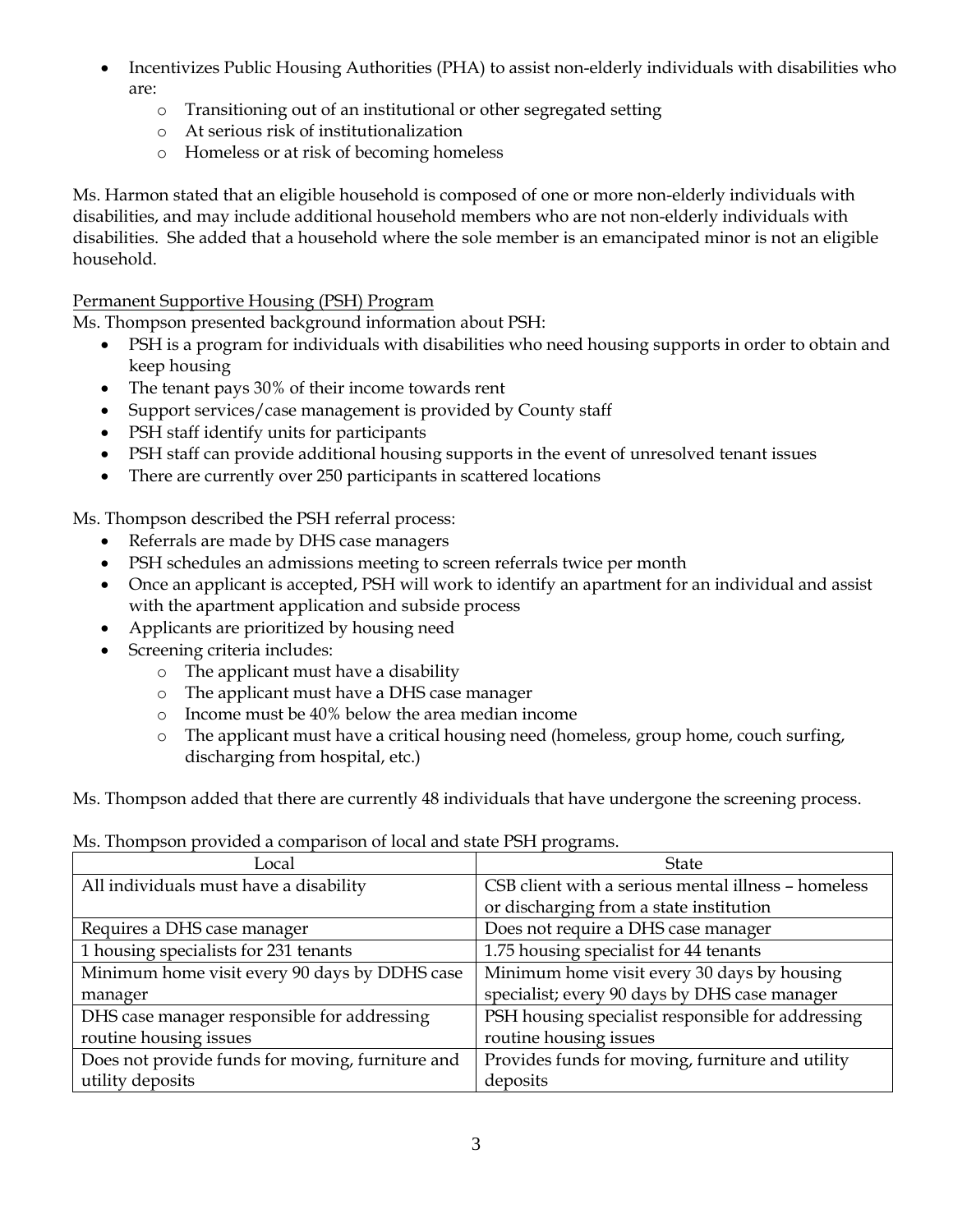Ms. Thompson stated there were 254 occupied PSH households at the end of FY18 and 55% approved applicants who obtained housing.

## Medicaid 1115 Demonstration Waiver

Ms. Thompson stated that a Medicaid 1115 waiver is a request made under authority of Section 1115 of the Social Security Act, which gives the Secretary of Health and Human Services authority to approve experimental, pilot or demonstration projects that promote the objective of the Medicaid and CHIP Programs.

Ms. Thompson stated that, as a part of the 2018 Appropriations Act the Department of Medical Assistance Services (DMAS) submitted a waiver "designed to empower individuals to improve their health and wellbeing... while simultaneously ensuring the program's long-term fiscal sustainability".In VA, the changes requested to the Demonstration project include:

- Implement Work and Community Engagement Requirements
- Implement a Health and Wellness Program
- Provide Housing and Employment Supports for High Need Enrollees

Ms. Thompson stated that, if the demonstration waiver is approved, Medicaid could pay for:

- Individual Housing Transition Services, inclusive of Community Transition Services
- Assessment, applying for apt, service plan, identifying resources to secure housing, move in inspection
- Individual Housing and Tenancy Sustaining Services
- Modifying service plan, linking tenant to services, entitlement assistance, education on tenancy and landlord rights, eviction prevention
- The above are all services that PSH staff provide under our local program

Ms. Thompson stated that services not eligible for Housing Supports Benefit are as follows:

- Rental assistance
- Capital cost related to housing development/modification
- Recreation services
- Duplicative services from other state or federal programs

Housing Grant Questions and Responses

- Is the 40% income contribution pre-tax or after taxes? The contribution is pre-tax.
- Is there a limit to length of stay in the program? There is no limit as long as the individual remains within the requirements of the grant.
- Why would individuals leave the program? For a variety of reasons such as a fluctuation in income.
- How difficult is it for an individual to obtain a lease prior to applying for grant support? The individual applies for the grant and receives a pre-eligibility letter, if approved. The individual can then present the approval letter to a landlord, obtain a lease, and then present the lease to DHS within 60 days.
- Does DHS track eviction rates? DHS can track individuals that have been evicted or if there is a change in income.
- How does DHS monitor continued eligibility? Individuals must recertify eligibility annually.
- Are the grants funded by the State? The housing grants are fully funded by local funds.
- Are rents frozen or do rent increases create a barrier to maintain housing? The maximum allowable rents that are set for housing grants are set by the County and have remained in place since 2010.

# Housing Choice Voucher Program Questions and Responses

▪ How is it determined if individuals are still eligible? Individuals are required to recertify annually.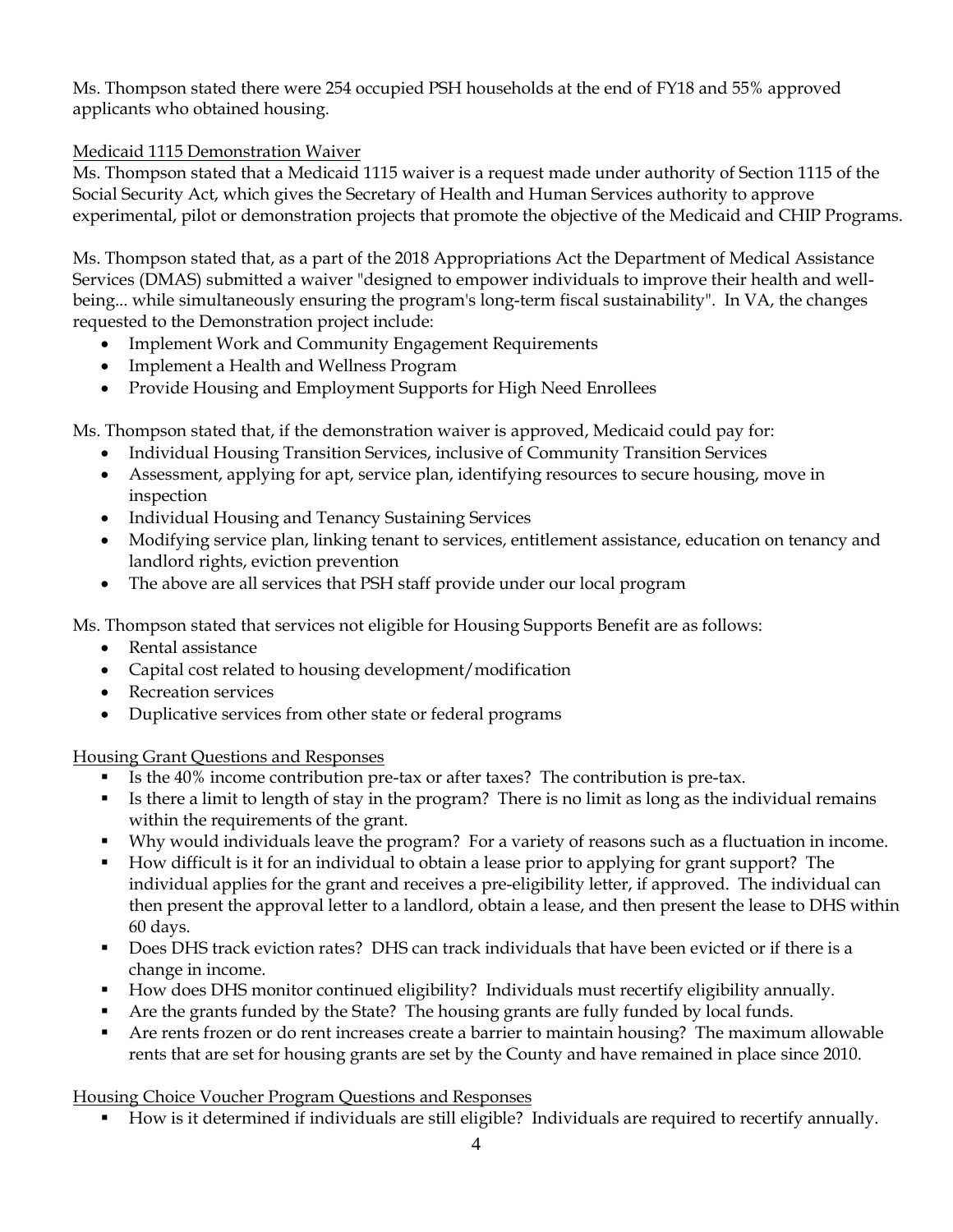- What is the difference between tenant based vs. project based housing choice vouchers? Project based vouchers are designated to a property or a unity. Tenant based vouchers remain with the tenant and can be used at various properties.
- Is there an advantage to having a housing choice voucher as opposed to a housing grant? The housing choice voucher is more subsidized and there is no maximum allowable rent.
- How many applicants on the waiting list obtain housing per year? Approximately 6 applicants per year.
- If individuals move from Arlington, can they remain on the waiting list? Yes, per County policy.
- How do you determine fraud such as a voucher holder subletting to a third party? Inspectors randomly visit the properties, landlords are educated about their rights in the program and how to identify suspicious activity. Landlords can also contact DHS to schedule a visit from an Arlington Fraud Inspector.
- What is a 2130? A 2130 is a letter from the landlord that states that there is a lease violation and that the tenant has 21 days to correct the violation. If the tenant does not correct the violation, the letter serves as a 30-day notice to vacate the premises.

Housing Choice Voucher: Mainstream Notice of Funding Availability (NOFA)

The members discussed the distribution timeline for obtaining a mainstream voucher. Ms. Harmon stated that it can take up to approximately 120 days to qualify and distribute a voucher to an individual.

Permanent Supportive Housing (PSH) Questions and Responses

■ There were no questions.

1115 Medicaid Demonstration Waiver Questions and Responses

■ When will the 1115 waiver go into effect? The waiver has not yet been approved.

The members thanked Ms. Harmon and Ms. Thompson for the presentation.

#### **Approval of the November 14, 2018 ACCSB Meeting Minutes**

Chair Hermann called for a motion to approve the November 14, 2018 ACCSB Full Board meeting minutes. Ms. Mitchell motioned to approve minutes, Ms. Deane seconded the motion, and the minutes were approved with no changes.

### **Debrief: Ethics Consultation December 3rd**

Chair Hermann asked the members if they have any comments about the presentation by Michael Gillette Ph.D., of Bioethical Services of Virginia. Mr. Gillette presented about the Allocation of resources during a time of scarcity. The members did not have any comments.

#### **CSB Executive Director's Report**

 $\checkmark$  Ms. Warren provided an update about the County Budget. She stated that there will be reductions in CSB services within DHS and that the County manager will release the County's budget in February. She added that the CSB must submit their budget priorities to the County Manager by January 11<sup>th</sup>. Chair Hermann suggested that the members move the Executive Committee meeting from January 14<sup>th</sup> to January 7<sup>th</sup> in order to have time to discuss the priorities in more detail. The members agreed.

The CSB draft budget priorities are as follows:

### **Mental Health (MH) Committee**

- 1 FTE Peer Recovery Specialist for the PACT team
- 1 FTE MH Therapist for Forensic Services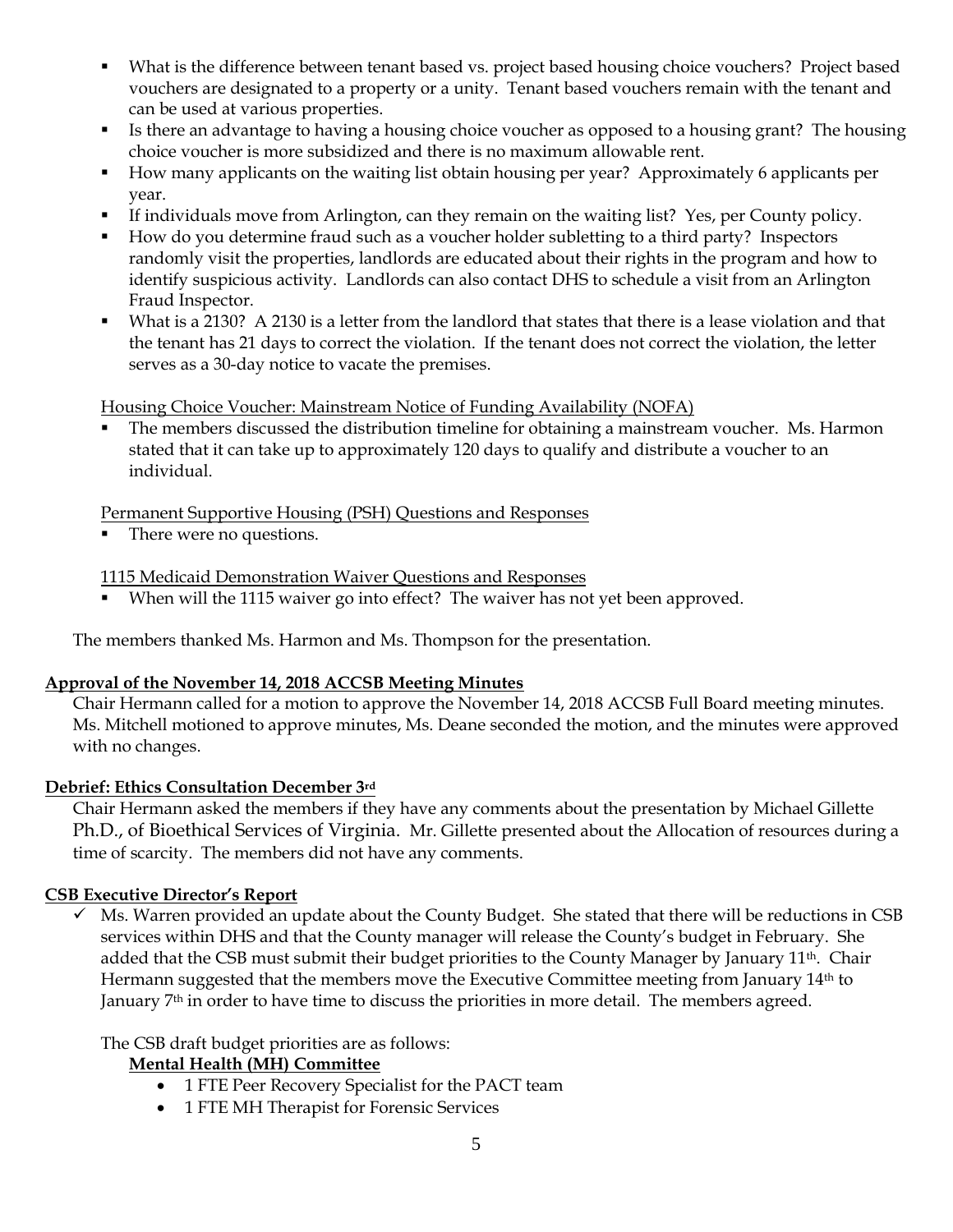• 1 FTE MH Therapist for Emergency Services

## **Developmental Disabilities (DD) Committee**

• Customized employment, especially as a service for the upcoming "graduates."

## **Substance Use Disorder (SUD) Committee**

- 1 FTE therapist to assist in addressing the increasing number of clients being seen by the Outpatient SUD team.
- 1 FTE therapist to respond to the growing Office Based Opioid Treatment (OBOT) program.
- 1.25 FTE Peer Recovery Specialist to increase outreach and focus on "warm hand-off's" from jail and residential treatment programs.

## **Child and Youth (CY) Committee**

• The Child and Youth Committee does not have a request at this time.

Mr. Russell reported out about the joint Mental Health, Developmental Disabilities and Child and Youth Committees to discuss gaps in services for individuals with Autism. He added that, as a result of that meeting, a recommendation was made for the following:

- .5 FTE to increase the current psychologist from .5 to 1.0 FTE
- Funding for a consultant who can provide clinical supervision and coaching for staff working with clients with ASD/MH. The consultant would be expected to coach staff on developing and implementing behavioral plans, in addition to the ongoing clinical support.

Ms. Warren stated that DHS secured funds for the region from the State to invite Dr. Robert Fletcher to Northern Virginia on February 25<sup>th</sup>, 26<sup>th</sup> and 27<sup>th</sup> to train clinical staff about autism and co-occurring behavioral health issues and how to treat them. The training will be held in Fairfax. She added that enough funding was secured to be able to have Dr. Fletcher train an additional cohort in June of 2019.

- $\checkmark$  Ms. Warren provided an update about the Regional Mobile Crisis Stabilization (CR2) program. She reported that the Fairfax CSB was able to find funding to support the addition of 2 clinicians for CR2. Ms. Warren also reported that there is language in the draft State budget that about increasing funds for mobile crisis stabilization for children with co-occurring disorders and adults.
- Ms. Warren provided an update about the Virginia Hospital Center (VHC) expansion. She stated that the County Board approved accepting a grant from VHC to pilot "Diversion First." She added that VHC will fund a \$100,000 per year pilot for 1 mobile licensed clinician for 5 years. The clinician's responsibilities will include meeting with youth, up to the age of 22, presenting at the Emergency Department or crisis intervention center and providing intensive care coordination in an effort to divert the individual from being hospitalized. Ms. Warren added that staff, CSB members and VHC will engage in quarterly progress report meetings.
- $\checkmark$  Ms. Warren stated that STEP VA includes nine mandatory services to be available in all regions of the Commonwealth. These services may be provided directly by the Community Services Boards, through regional collaborations, or by designated collaborating organizations (contractual/referral arrangements). All services are grounded in person/family centered, recovery oriented, and trauma informed approaches. Arlington has already implemented two of the nine services; Same Day Access and Primary Care Screenings.